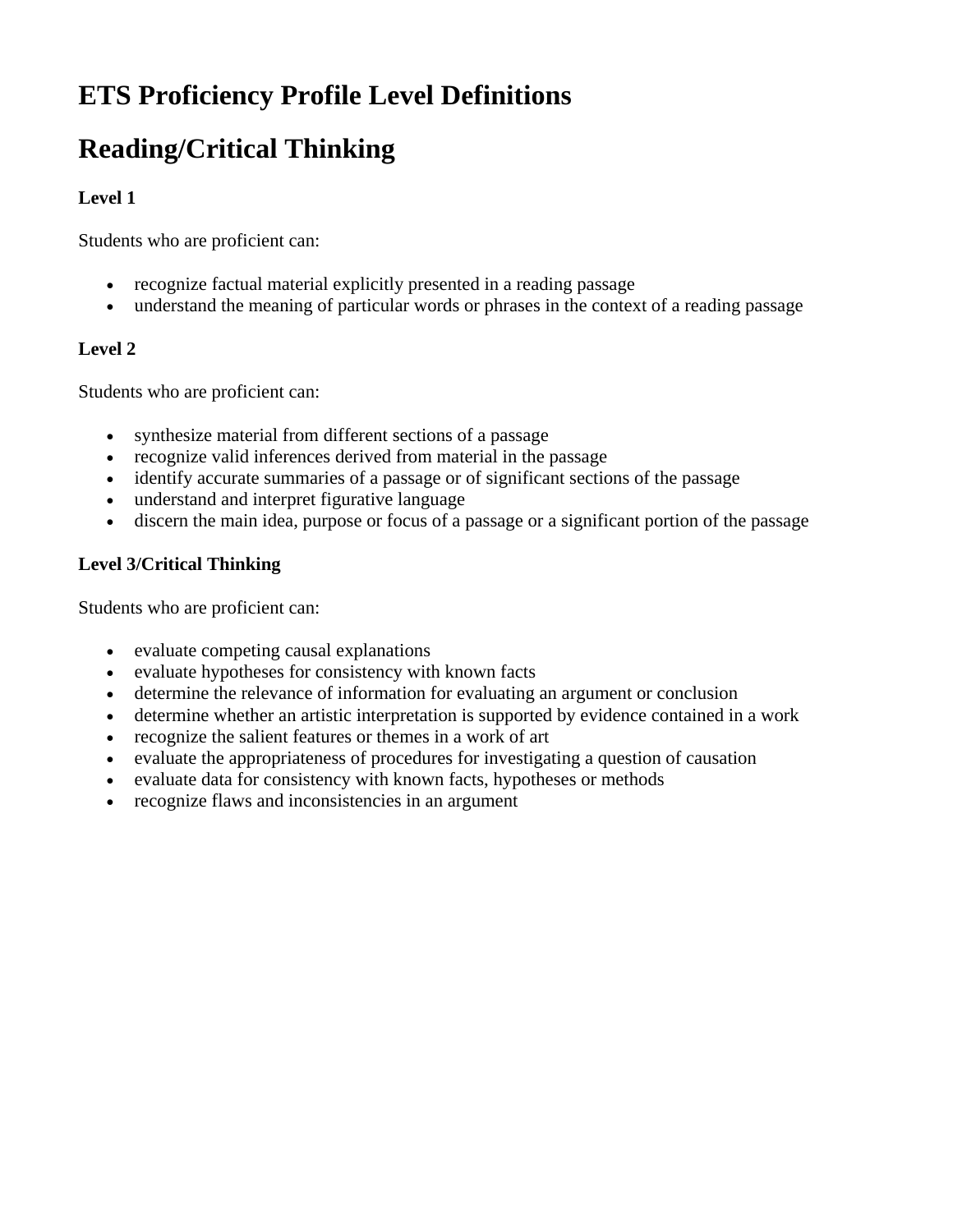# **Writing Skills**

#### **Level 1**

Students who are proficient can:

- recognize agreement among basic grammatical elements (e.g., nouns, verbs, pronouns and conjunctions)
- recognize appropriate transition words
- recognize incorrect word choice
- order sentences in a paragraph
- $\bullet$  order elements in an outline

#### **Level 2**

Students who are proficient can:

- incorporate new material into a passage
- recognize agreement among basic grammatical elements (e.g., nouns, verbs, pronouns and conjunctions) when these elements are complicated by intervening words or phrases
- combine simple clauses into single, more complex combinations
- recast existing sentences into new syntactic combinations

#### **Level 3**

Students who are proficient can:

- discriminate between appropriate and inappropriate use of parallelism
- discriminate between appropriate and inappropriate use of idiomatic language
- recognize redundancy
- discriminate between correct and incorrect constructions
- recognize the most effective revision of a sentence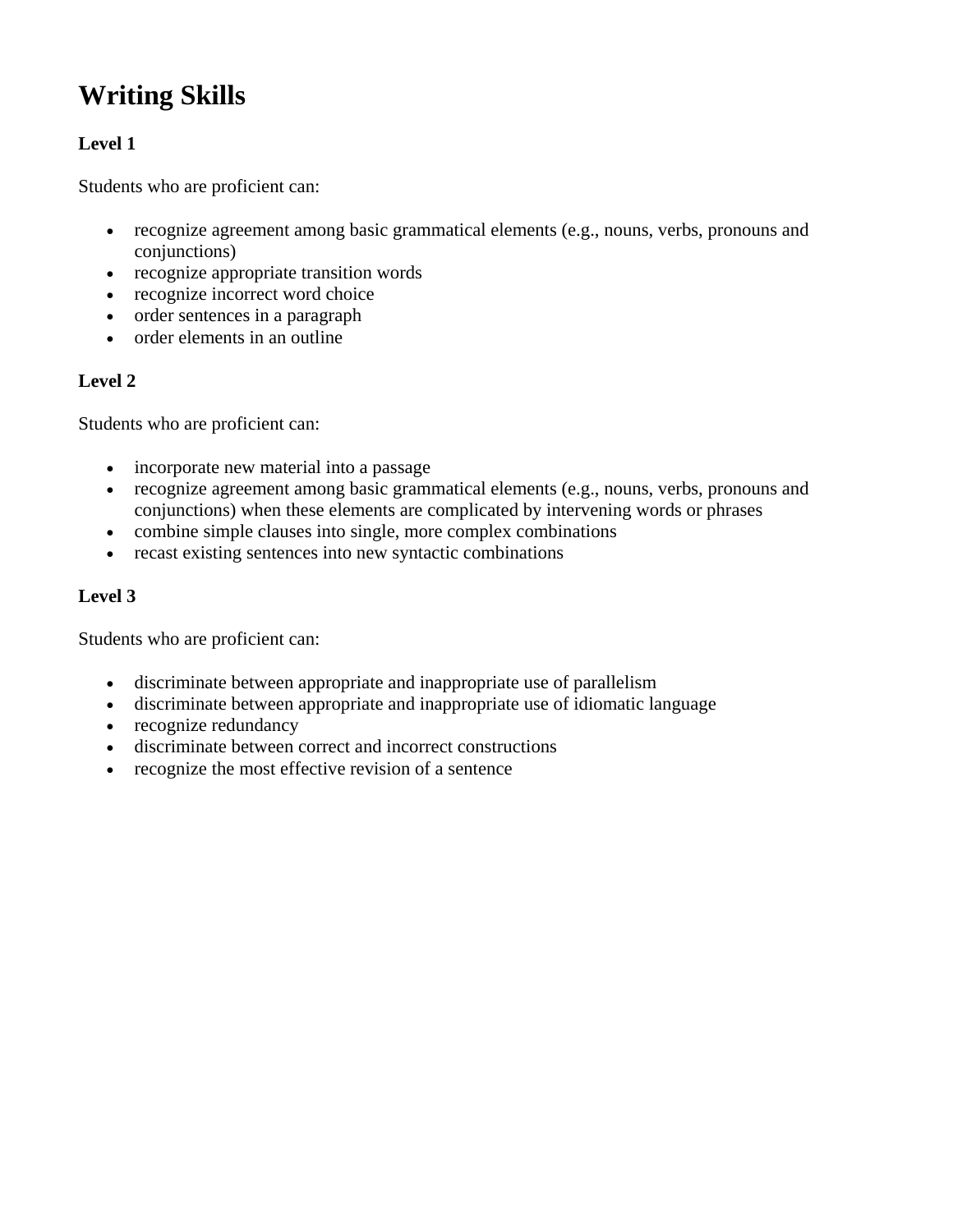### **Mathematics**

#### **Level 1**

Students who are proficient can:

- solve word problems that would most likely be solved by arithmetic and do not involve conversion of units or proportionality. These problems can be multistep if the steps are repeated rather than embedded
- solve problems involving the informal properties of numbers and operations, often involving the Number Line, including positive and negative numbers, whole numbers and fractions (including conversions of common fractions to percent, such as converting "1/4" to 25%)
- solve problems requiring a general understanding of square roots and the squares of numbers
- solve a simple equation or substitute numbers into an algebraic expression
- find information from a graph. This task may involve finding a specified piece of information in a graph that also contains other information

#### **Level 2**

Students who are proficient can:

- solve arithmetic problems with some complications, such as complex wording, maximizing or minimizing, and embedded ratios. These problems include algebra problems that can be solved by arithmetic (the answer choices are numeric)
- simplify algebraic expressions, perform basic translations, and draw conclusions from algebraic equations and inequalities. These tasks are more complicated than solving a simple equation, though they may be approached arithmetically by substituting numbers
- interpret a trend represented in a graph, or choose a graph that reflects a trend
- solve problems involving sets; problems have numeric answer choices

### **Level 3**

Students who are proficient can:

- solve word problems that would be unlikely to be solved by arithmetic; the answer choices are either algebraic expressions or numbers that do not lend themselves to back-solving
- solve problems involving difficult arithmetic concepts, such as exponents and roots other than squares and square roots, and percent of increase or decrease
- e generalize about numbers (e.g., identify the values of  $(x)$  for which an expression increases as  $(x)$ ) increases)
- solve problems requiring an understanding of the properties of integers, rational numbers, etc.
- interpret a graph in which the trends are to be expressed algebraically or one of the following is involved: exponents and roots other than squares and square roots, percent of increase or decrease
- solve problems requiring insight or logical reasoning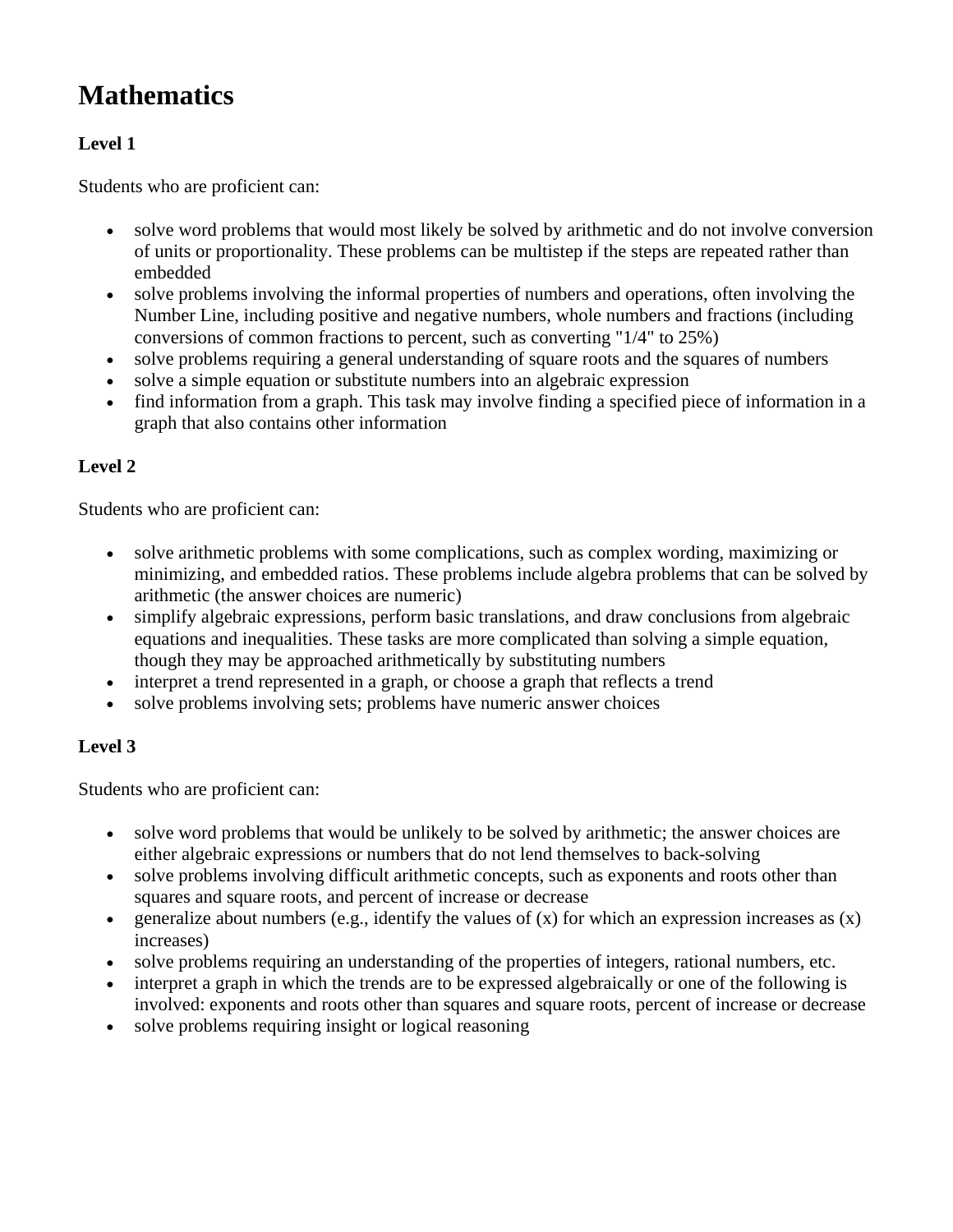#### **PLNU Freshmen Compared with Freshmen at Master's Comprehensive Schools 2011‐12**

|                                    | <b>Proficient</b> | <b>Marginal</b> | <b>Not Proficient</b> |
|------------------------------------|-------------------|-----------------|-----------------------|
| Reading Level 1                    |                   |                 |                       |
| PLNU                               | 73%               | 16%             | 11%                   |
| Master's Comprehensive             | 47%               | 24%             | 28%                   |
| Reading Level 2                    |                   |                 |                       |
| PLNU                               | 40%               | 21%             | 40%                   |
| Master's Comprehensive             | 22%               | 16%             | 62%                   |
| Reading Level 3/ Critical Thinking |                   |                 |                       |
| PLNU                               | 3%                | 23%             | 74%                   |
| Master's Comprehensive             | 3%                | 10%             | 88%                   |
| Writing Level 1                    |                   |                 |                       |
| PLNU                               | 73%               | 22%             | 5%                    |
| Master's Comprehensive             | 48%               | 17%             | 20%                   |
| <b>Writing Level 2</b>             |                   |                 |                       |
| <b>PLNU</b>                        | 21%               | 37%             | 42%                   |
| Master's Comprehensive             | 11%               | 29%             | 59%                   |
| <b>Writing Level 3</b>             |                   |                 |                       |
| PLNU                               | 7%                | 27%             | 66%                   |
| Master's Comprehensive             | 4%                | 32%             | 78%                   |
| Mathematics Level 1                |                   |                 |                       |
| PLNU                               | 68%               | 22%             | 10%                   |
| Master's Comprehensive             | 40%               | 28%             | 33%                   |
| <b>Mathematics Level 2</b>         |                   |                 |                       |
| <b>PLNU</b>                        | 41%               | 27%             | 32%                   |
| Master's Comprehensive             | 18%               | 21%             | 61%                   |
| <b>Mathematics Level 3</b>         |                   |                 |                       |
| <b>PLNU</b>                        | 14%               | 23%             | 63%                   |
| Master's Comprehensive             | 4%                | 11%             | 86%                   |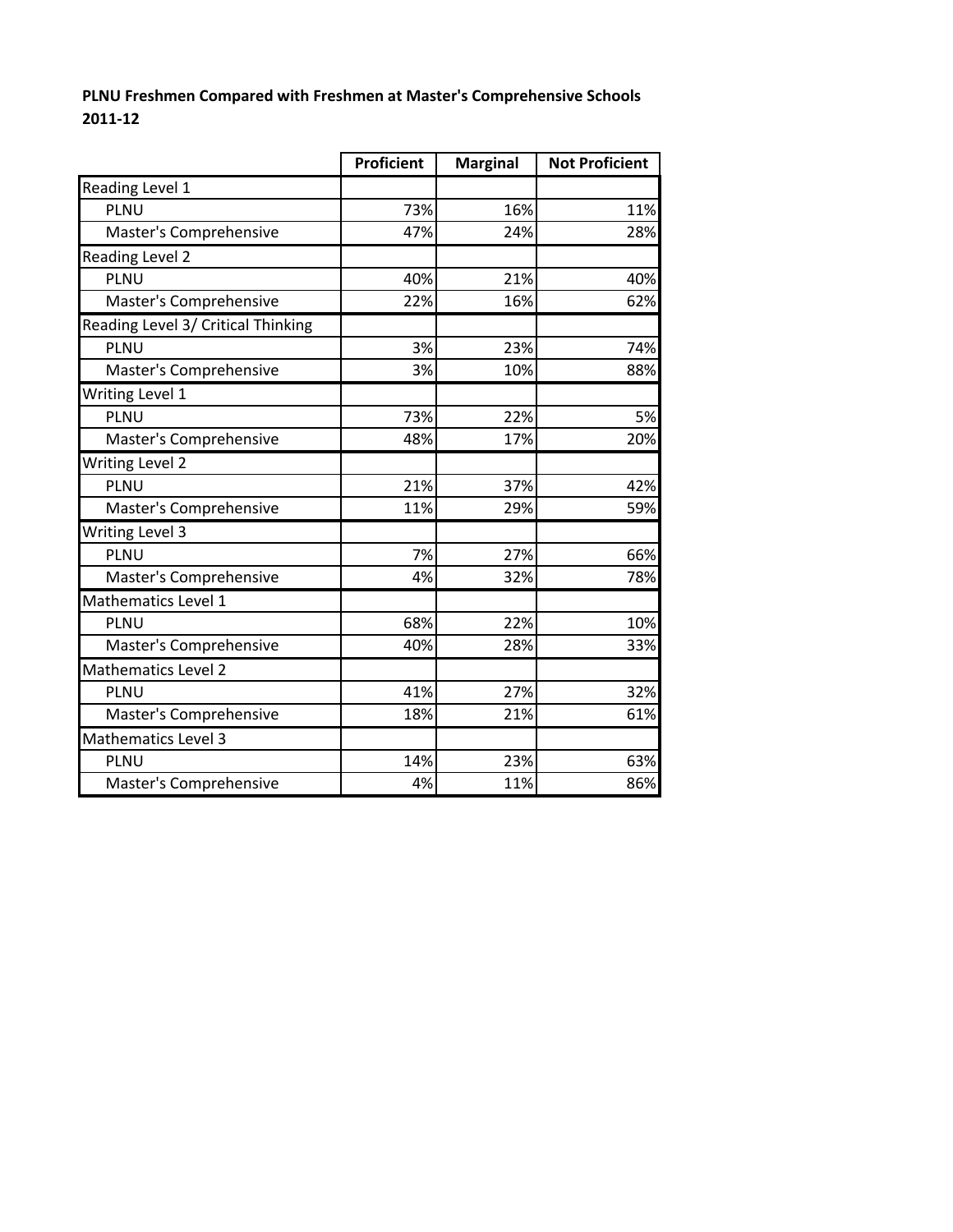#### **PLNU Seniors Compared with Seniors at Master's Comprehensive Schools 2011‐12**

|                                    | <b>Proficient</b> | <b>Marginal</b> | <b>Not Proficient</b> |
|------------------------------------|-------------------|-----------------|-----------------------|
| Reading Level 1                    |                   |                 |                       |
| <b>PLNU</b>                        | 84%               | 9%              | 7%                    |
| Master's Comprehensive             | 69%               | 18%             | 13%                   |
| Reading Level 2                    |                   |                 |                       |
| PLNU                               | 62%               | 14%             | 24%                   |
| Master's Comprehensive             | 40%               | 19%             | 41%                   |
| Reading Level 3/ Critical Thinking |                   |                 |                       |
| <b>PLNU</b>                        | 20%               | 31%             | 49%                   |
| Master's Comprehensive             | 8%                | 19%             | 73%                   |
| Writing Level 1                    |                   |                 |                       |
| PLNU                               | 82%               | 14%             | 3%                    |
| Master's Comprehensive             | 65%               | 25%             | 10%                   |
| <b>Writing Level 2</b>             |                   |                 |                       |
| PLNU                               | 43%               | 37%             | 20%                   |
| Master's Comprehensive             | 22%               | 37%             | 42%                   |
| <b>Writing Level 3</b>             |                   |                 |                       |
| PLNU                               | 23%               | 38%             | 39%                   |
| Master's Comprehensive             | 9%                | 28%             | 64%                   |
| Mathematics Level 1                |                   |                 |                       |
| PLNU                               | 71%               | 19%             | 10%                   |
| Master's Comprehensive             | 56%               | 23%             | 20%                   |
| Mathematics Level 2                |                   |                 |                       |
| PLNU                               | 42%               | 28%             | 30%                   |
| Master's Comprehensive             | 30%               | 25%             | 44%                   |
| Mathematics Level 3                |                   |                 |                       |
| PLNU                               | 15%               | 24%             | 61%                   |
| Master's Comprehensive             | 8%                | 17%             | 74%                   |